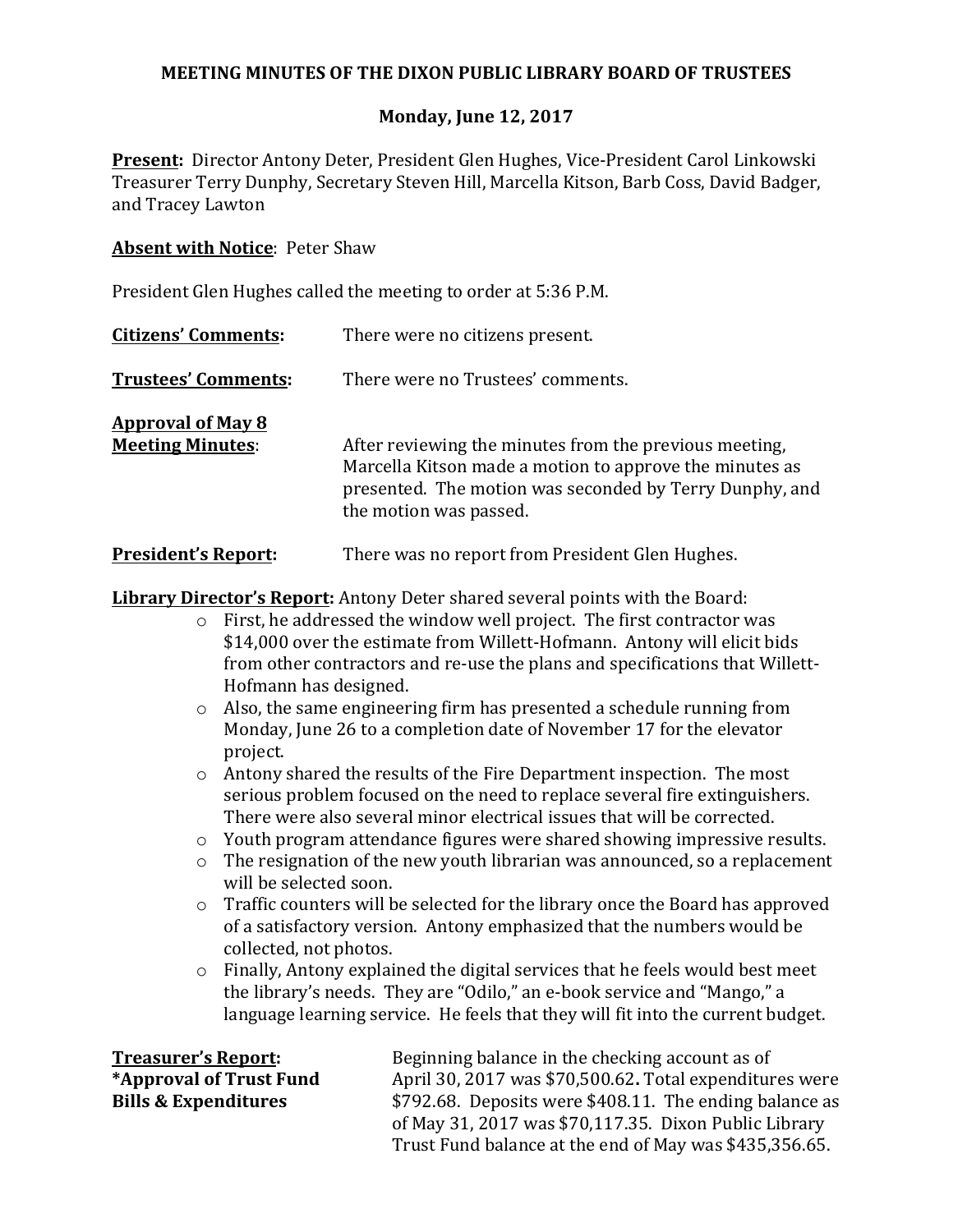After reviewing the totals, Carol Linkowski made a motion to accept the Trust Fund and Checking Account figures. This was seconded by Barb Coss. The motion was passed by the Board.

| <i><b>*Ratification of Library</b></i> | The Board reviewed invoices and expenditures for       |
|----------------------------------------|--------------------------------------------------------|
| <b>Invoices &amp; Expenditures</b>     | May, 2017. Tracey Lawton made a motion to accept the   |
|                                        | totals. It was seconded by Marcella Kitson. The motion |
|                                        | was passed.                                            |

### **Standing Committee Reports:**

- Finance and Budget: Glen Hughes & Terry Dunphy/No report
- Building and Grounds: Terry Dunphy & Peter Shaw/No report
- Personnel and Salaries: Tracey Lawton & Steven Hill/No report
- By-laws, Policies and Procedures: Carol Linkowski & David Badger/No report
- Technology & Technology Resources: Tracey Lawton & Marcella Kitson/No report

**Unfinished Business:** David Badger made a motion to consider and adopt new Section 23 to the Dixon Public Library Policy Manual & Security Camera Policy. It was seconded by Tracey Lawton. The motion was passed by the Board.

### **New Business:**

12a. Consider and adopt Five-Year Capital Plan for years 2017-2022. A motion was made by Carol Linkowski to adopt the Five-Year Capital Plan for years 2017-2022. It was seconded by Tracey Lawton. The motion was passed by the Board

12b. Consider and resolve to move funds from the Restricted Fund Balance to the Capital fund. A motion was made by David Badger to move \$130,000 from Restricted Fund Balance to the Capital fund. It was seconded by Marcella Kitson. The motion was passed by the Board.

12c. Consider and resolve to continue to offer non-resident memberships and set fee. This item requires a formula that is set by the State of Illinois. Based on the formula's requirement, a fee of \$67 was agreed to and will take effect as of January 1, 2018. A motion was made by Carol Linkowski to follow state procedures. It was seconded by Tracey Lawton and passed by the Board.

12d. Carol Linkowski made a motion to reconvene the meeting for the Election of Officers Action Item at 5:30 P.M. on June 26. It was seconded by David Badger. The motion was passed by the Board. The meeting rose at 7:14 P.M.

### **The meeting reconvened at 5:37 P.M. on June 26.**

**Present:** Director Antony Deter, President Glen Hughes, Terry Dunphy, Steven Hill, Tracey Lawton, Carol Linkowski, David Badger, Barb Coss

Absent with Notice: Peter Shaw, Marcella Kitson